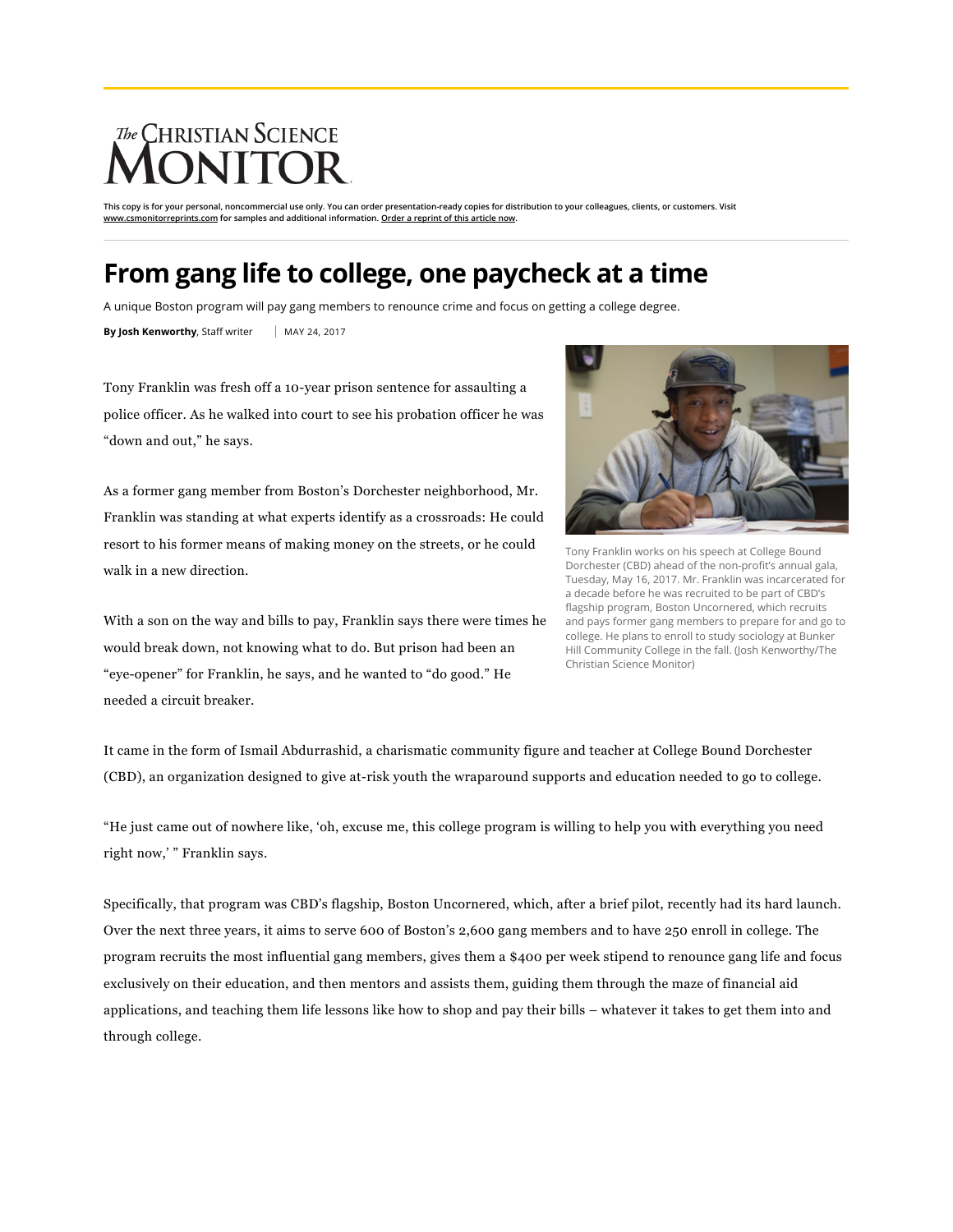Given the [long-running](http://www.prisoneducation.com/prison-education-facts/prison-education-controversial-history/) debate in the United States over the merits of prison education, Boston Uncornered's approach is potentially controversial. CBD's chief executive officer Mark Culliton says it's a first-in-the-nation program because it demands a major shift in thinking: moving from seeing the most disruptive gang members – "core influencers" – as the central problem, to seeing them as part of the solution.

The idea of gang members as a force for good isn't entirely new, say some gang experts and researchers, but Boston Uncornered's high expectations, including college access for this demographic, represent a unique approach.

"The Boston Uncornered Program is cutting edge; a fresh, welcomed approach to resolving the issue of gangs, poverty, crime, and hopelessness," says Lisa Taylor-Austin, a national and international gang expert at the Taylor-Austin Group, which specializes in counseling members of criminal street gangs.

Ms. Taylor-Austin says that of the myriad different intervention and suppression programs, she has not seen a program as comprehensive as Boston Uncornered since the founding of Homeboy Industries in the 1980s. Homeboy offers mentoring, pays participants a stipend or hourly rate, and includes apprentice programs in silk screening, baking, and solar panel installation. But she says Uncornered is unique because it gets students to a college-level education, which allows them to build careers, not just get jobs. This, she says, should have a ripple effect as successful former gang members reach out to their communities, especially gang involved and at-risk youth.



Alex Diaz (l.), Cisco Depina (c.), and Tony Franklin (r.) stand outside the headquarters of non-profit College Bound Dorchester (CBD) in Dorchester, Mass., Tuesday, May 16, 2017. After a promising pilot, CBD recently launched a program recruit influential gang members, paying them a weekly stipend to prepare them for college attend college. JOSH KENWORTHY/THE CHRISTIAN SCIENCE MONITOR

Statistics on shootings and homicides in Boston emphasize the need for such a solution. According to CBD, one percent of the city's gang-involved youth have been responsible for more than half of all homicides in the last five years. Nationally, gang-related violence continues to rise across the nation, even as overall violence [declines.](https://www.usnews.com/news/articles/2015/03/06/gang-violence-is-on-the-rise-even-as-overall-violence-declines)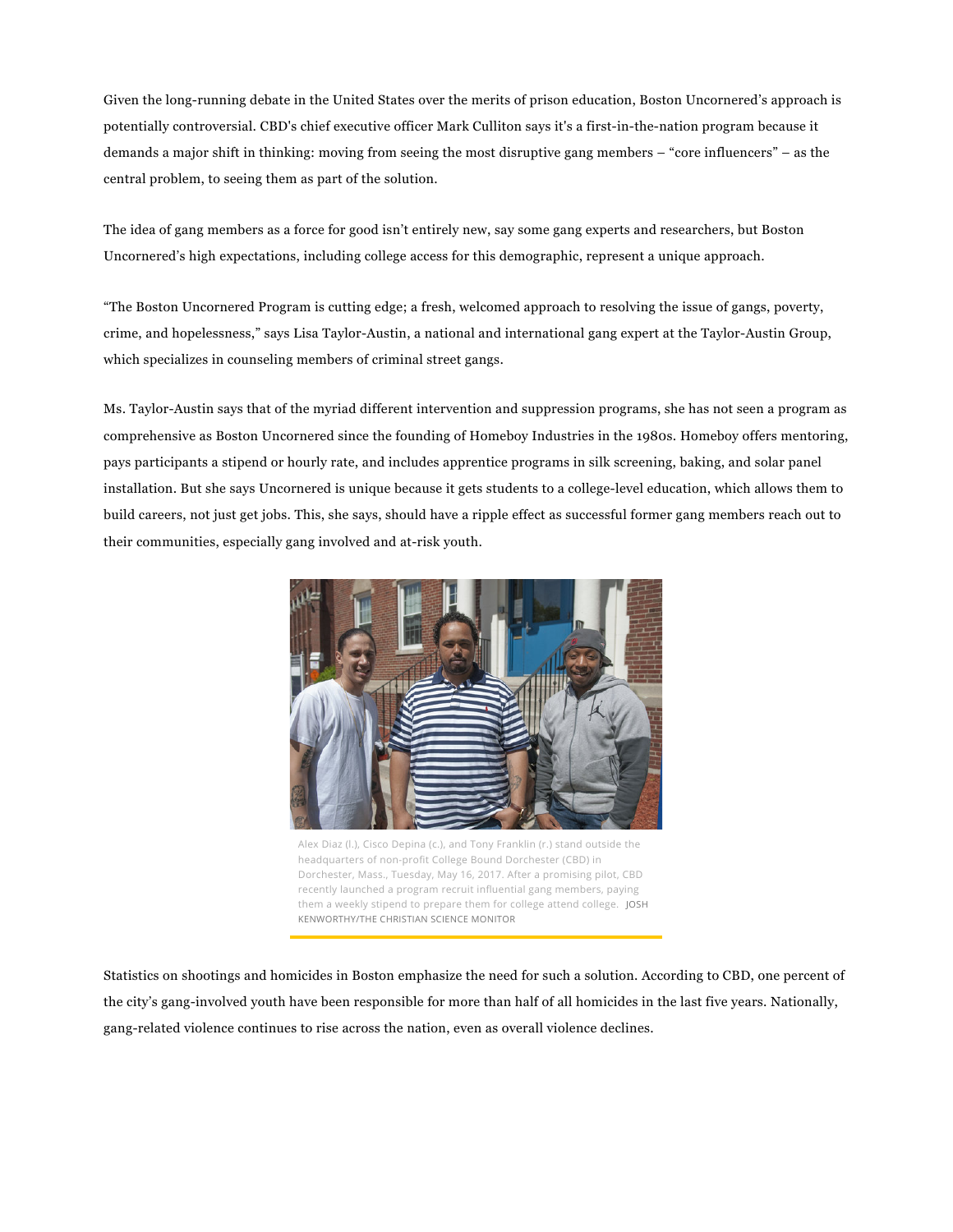CBD has been building the concept over the last four years. A pilot program with 40 students, says CBD, has shown enough promise over the last six months for the organization to believe it's worth expanding. Of the 40 students in the program, 85 percent have not been reincarcerated for a criminal sentence, 78 percent have persisted in the program, and 21 students – more than half – are currently enrolled in college. Students come into the program at different stages. Some already have their GEDs, while others are working towards their high school equivalency or taking some remedial classes.

The vital ingredient in the success of this program, Taylor-Austin and others say, is a gang member's desire to change.

"In my work with gang involved youth I never met a gang member who didn't want a job, a paycheck and legitimate career," Taylor-Austin says. "This program is unique in that it offers all of these options." In Franklin's case, at 31 years old, he says, he was raring to go. He says he had reached the point where he was no longer blaming all his bad actions on his childhood with his caring, but often neglectful, drug-addicted mother and grandmother.

During his decade in prison he completed his GED, read books, and wrote poetry. If he can pass one remedial math class, he will be ready to begin studies in sociology at Bunker Hill Community College in the fall. Eventually, he says, he'd like to work as a motivational speaker for kids.

"We're not supposed to make it, we're going against all odds, but a lot of us, given the right opportunity we'll grow," he says, likening himself and his colleagues to Tupac Shakur's song about the rose that grew from the concrete.

One of Franklin's peers, Alex Diaz, also seems to be seizing the opportunity with both hands. At 30, Mr. Diaz has already tried it the hard way. Deeply frustrated in high school, he says, he dropped out in ninth grade and started running the streets with a crew committing felonies, including armed robbery and kidnapping. Eventually, he was incarcerated in an upstate prison at age 17.

It was Cisco Depina who was key in recruiting Diaz to the Boston Uncornered program. Mr. Depina, who grew up on the streets with Diaz and used to sell drugs before enrolling at CBD in 2006, now works for CBD, recruiting, mentoring, and supporting students. Depina got to Diaz in that crucial window following his release, offering to drive him to school, take him shopping – anything to keep him on track.

"What we've learned is one, that you can find [core influencers], and two they'll come and work with you if you hire the right people," Culliton says. "You hire former gang members, folks with a shared experience, and you train them in trauma informed conversations.... If you set high expectations, if you help them through the process, their trajectory changes, they move from the corner to college to graduation."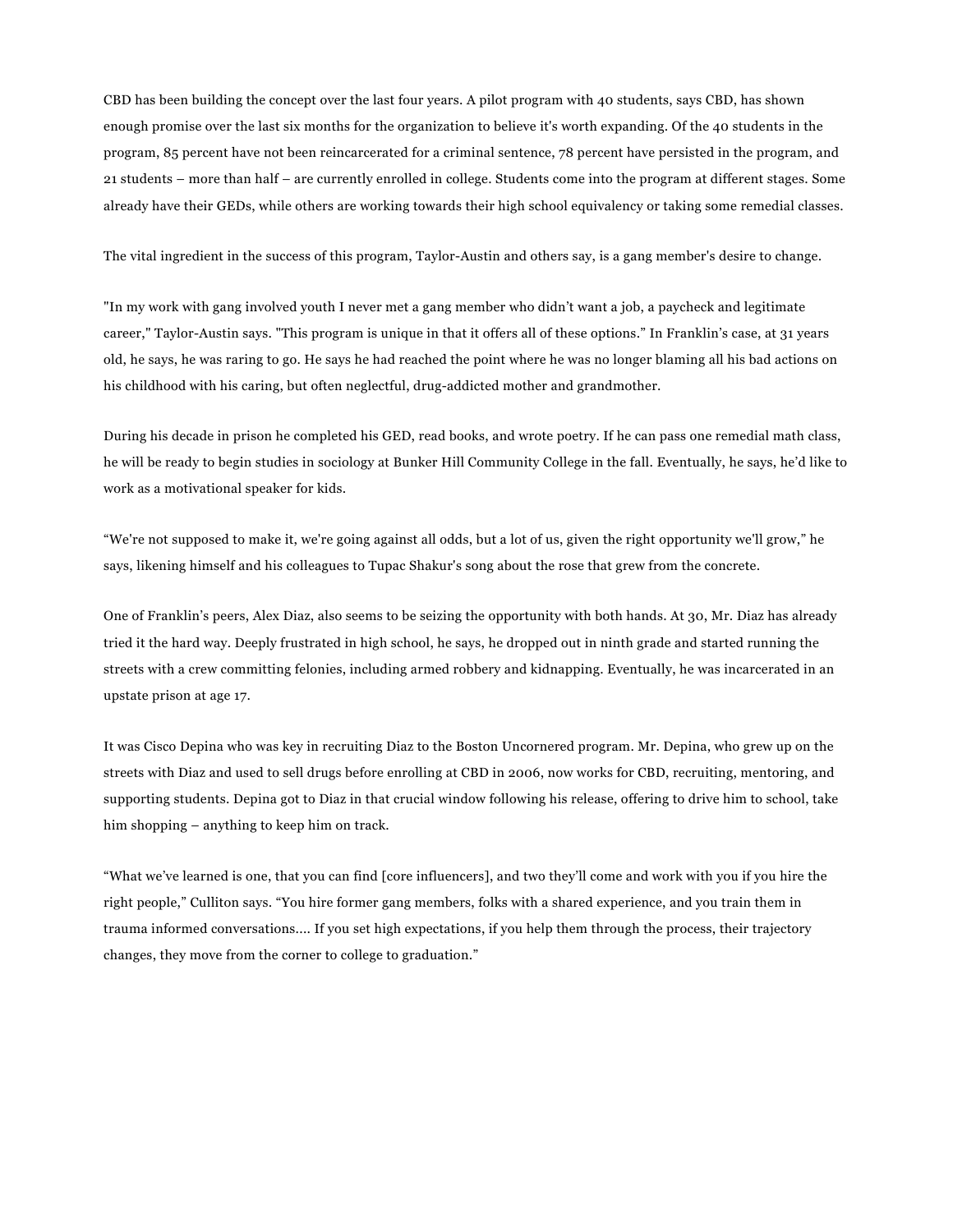

Alex Diaz (r.) gives his speech at the College Bound Dorchester annual gala with his daughter (l.) by his side, Thursday, May 18, 2017. Mr. Diaz plans to attend Benjamin Franklin Institute of Technology to study automotive technology in the fall. JOSH KENWORTHY/THE CHRISTIAN SCIENCE MONITOR

Yet Culliton admits that working with this demographic is not easy. He recalls how during an earlier pilot involving seven influential gang members who already had their GEDs, the student deemed most likely to succeed took the money and ran. And Taylor-Austin says it will be key that the program closely monitors students to ensure that only those who stick to the tenets of the program keep getting paid.

But while the \$12-\$15 an hour these former gang members are getting paid might sound steep, the economic rationale stacks up, according to Culliton. CBD figures suggest a "core influencer" costs Massachusetts around \$53,000 per year, (the national average is \$100,000 per year) for things like incarceration and probation, compared to roughly \$30,000 a year for the program. CBD estimates the program will cost \$18 million over three years, funded mostly by private philanthropy plus about \$1.4 million in public grants. So far program officials have raised about \$4.8 million.

Calculating costs can be "tricky," according to Ben Struhl, a policy analyst from MIT's Poverty Action Lab, which, along with a team from Northeastern University, will gather and analyze data to measure the effectiveness of the program. But Mr. Struhl says he's excited because the research could be essential in proving the approach works.

"We know in general things like these ... can work, but we don't have a great sort of mapping of what specific types of programs ... are most impactful, and which ones are the most cost effective," Struhl says. "If we can do that better, by looking at programs like College Bound Dorchester, we might actually be able to really establish a better way forward with some of these criminal justice debates."

If Diaz's trajectory is anything to go by, the Boston Uncornered model is promising. He's on track to begin studying automotive technology at the Benjamin Franklin Institute of Technology in the fall. He wants to start an auto mechanic's franchise. He hopes his example will speak to others.